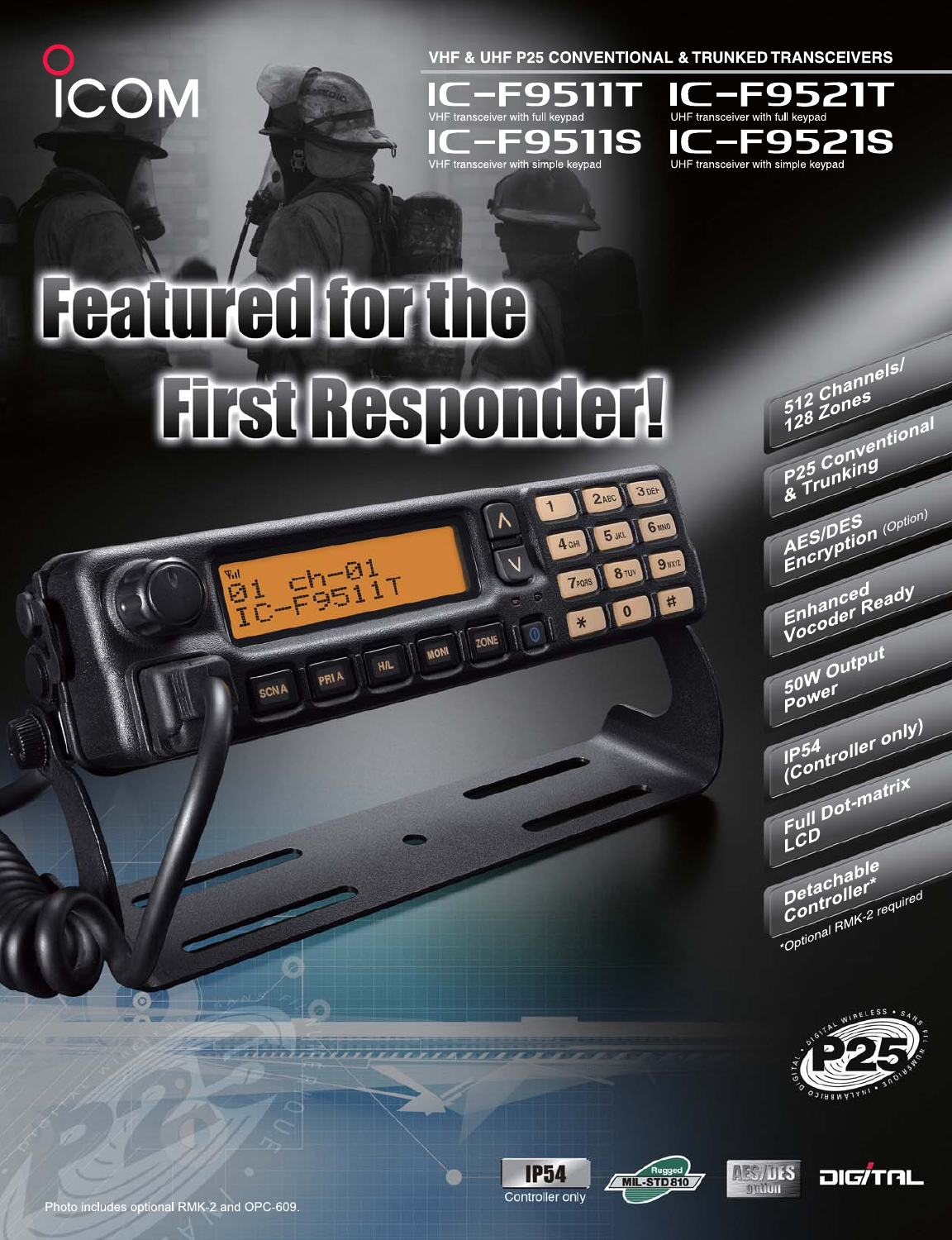# **Ready for: P25 conventional,<br>P25 trunking and** analog conventional.<br>All in one radio!



E95211

UHF transceiver with simple keypad

**VHF & UHF P25 CONVENTIONAL & TRUNKED TRANSCEIVERS** 

VHF transceiver with simple keypad